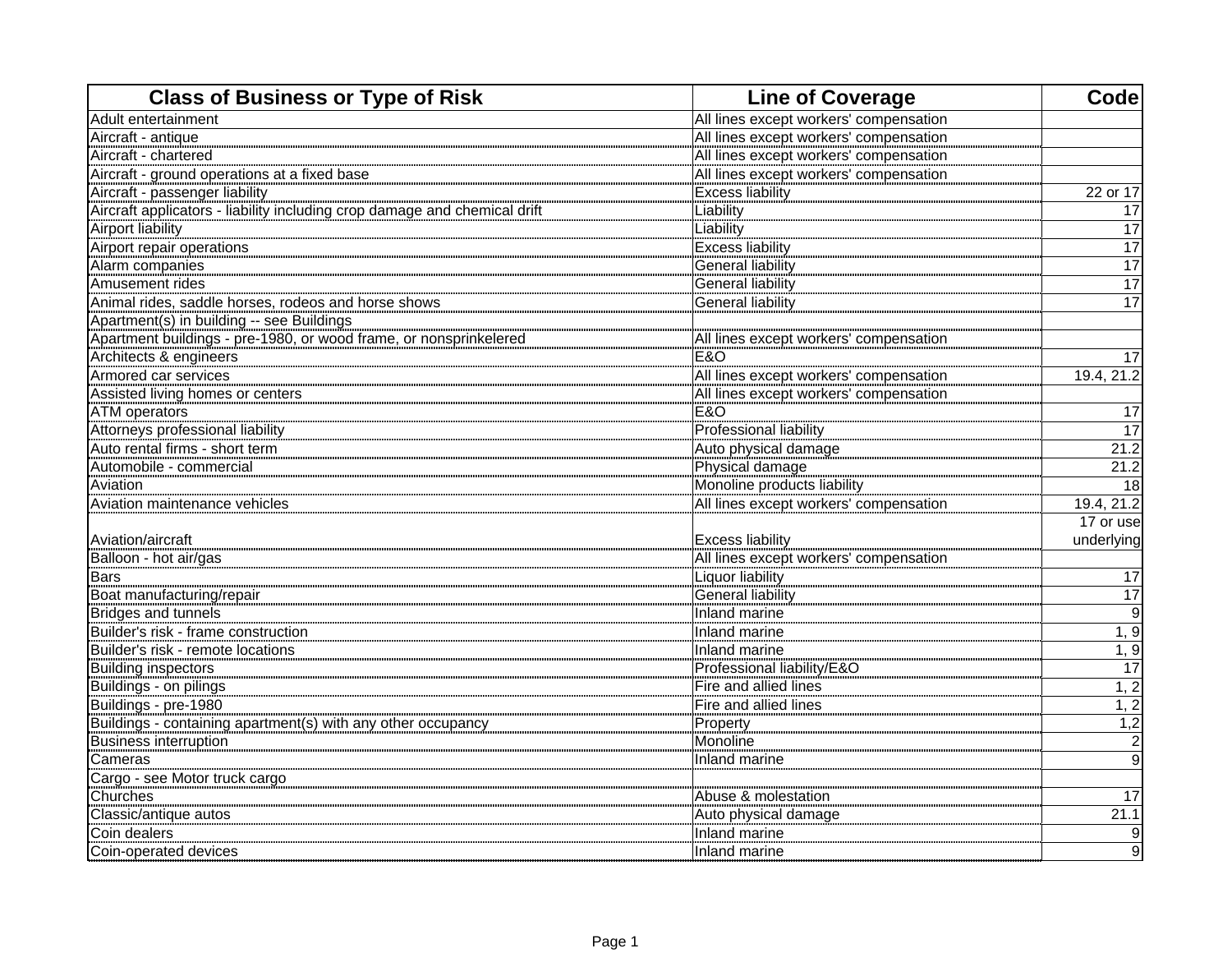| <b>Class of Business or Type of Risk</b>                                   | <b>Line of Coverage</b>                   | Code            |
|----------------------------------------------------------------------------|-------------------------------------------|-----------------|
|                                                                            |                                           | 17 or use       |
| lCommercial risks                                                          | <b>Excess liability</b>                   | underlying      |
| Computer programmers                                                       | General liability, professional liability | 17              |
| Computer repair/service                                                    | <b>General liability</b>                  | $\overline{17}$ |
| Construction management                                                    | <b>Professional liability</b>             | $\overline{17}$ |
| Consultants                                                                | General liability, professional liability | 17              |
| Contact lenses                                                             | Inland marine                             | $\overline{9}$  |
| Contractors of the following types:                                        |                                           |                 |
| <b>Demolition</b>                                                          | Liability<br>Liability                    | $\overline{17}$ |
| Environmental                                                              |                                           | $\overline{17}$ |
| Fire suppression - including service and sales                             | Liability                                 | $\overline{17}$ |
| General                                                                    |                                           | $\overline{17}$ |
| Pile driving                                                               | All lines except workers' compensation    |                 |
| <b>Residential</b>                                                         | Liability                                 | $\overline{17}$ |
| Counseling - see Residential counseling services                           |                                           |                 |
| <b>CPAs</b>                                                                | E&O                                       | 17              |
| Crane rental, with or without operators [see also Riggers liability below] | General liability                         | $\overline{17}$ |
| Custodial care - licensed for under 25, which includes:                    | General liability, abuse & molestation    | $\overline{17}$ |
| Adult day care centers                                                     |                                           |                 |
| Child day care centers                                                     |                                           |                 |
| Developmentally disabled                                                   |                                           |                 |
| Homes for the aged                                                         |                                           |                 |
| In-home day care                                                           |                                           |                 |
| Residential care centers                                                   |                                           |                 |
| DIC other than earthquake & flood                                          | Inland marine                             | 9               |
| Divers<br>Docks, piers, and wharves - wood frame                           | General liability                         | 17              |
|                                                                            | Inland marine                             | $\overline{9}$  |
| <b>Drought</b>                                                             | Fire and allied lines                     | $\overline{2}$  |
| Earthquake                                                                 | Monoline (may be combined with flood)     | 12              |
| Employment practices liability                                             | Monoline liability                        | 17              |
| Environmental consulting                                                   | Professional liability                    | 17              |
| Environmental impairment                                                   | <b>Liability</b>                          | 17              |
|                                                                            |                                           | 17 or use       |
| Excess coverage - personal or commercial                                   | <b>Excess liability</b>                   | underlying      |
| <b>Explosion</b>                                                           | Monoline liability                        | 17              |
| Explosive manufacturing, storage, or sales                                 | General liability, fire & allied lines    | 17              |
| Exterminators - pest control                                               | General liability                         | 17              |
| Financial advisors                                                         | <b>Professional liability</b>             | 17              |
| Fine arts                                                                  | Inland marine                             | 9               |
| Fire extinguisher sales/service                                            | General liability                         | 17              |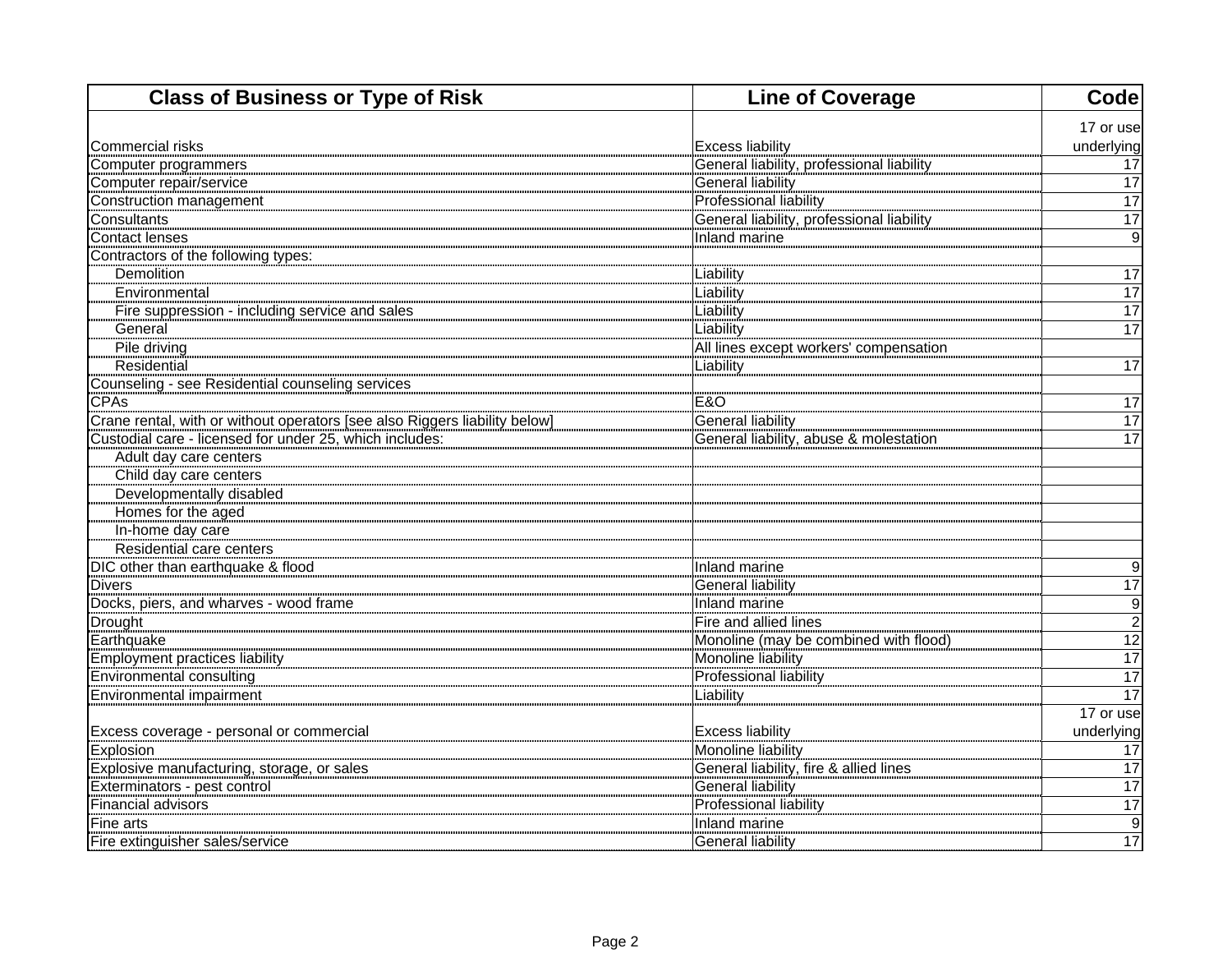| <b>Class of Business or Type of Risk</b>                                      | <b>Line of Coverage</b>                   | Code             |
|-------------------------------------------------------------------------------|-------------------------------------------|------------------|
| Fire suppression contractors                                                  | Professional liability                    | 17               |
| Flood                                                                         | Monoline (may be combined with quake)     | 23               |
| Food-borne illness                                                            | <b>General liability</b>                  | $\overline{17}$  |
| Furs                                                                          | Inland marine                             | 9                |
| Garage - auto repair (Hazard II)                                              | Liability on garage form                  | 19.4             |
| Garage keepers legal liability                                                | <b>GKLL</b>                               | 19.4             |
| Gold mines                                                                    | Crime                                     | 2,33             |
| Greenhouses                                                                   | Fire and allied lines (wind & hail)       | 2                |
| Guide, lodge, or outfitter - airstrips                                        | All lines except workers' compensation    |                  |
| Guides, lodges, or outfitters - aircraft hull or liability                    | Liability & hull                          | 22               |
| Guides, outfitters, or lodges - remote                                        | <b>General liability</b>                  | 17               |
| Habitational (see also Buildings)                                             | Fire and allied lines                     | 1, 2             |
| Hanger keepers                                                                | Monoline liability                        | 17               |
| Hay in the open or barns - when value exceeds \$25,000 in each stack or barn. | Fire and allied lines                     | 1, 2             |
| Hazardous materials hauling                                                   | All lines except workers' compensation    |                  |
| Helicopters                                                                   | All lines except workers' compensation    | $\overline{22}$  |
| Hired & nonowned auto                                                         | Monoline                                  | 19.4             |
| Home health care                                                              | Liability                                 | 17               |
| Homeowners - valued at \$2 million or higher                                  | Homeowners                                | $\overline{4}$   |
| Homeowners - with past losses                                                 | Homeowners                                | $\overline{4}$   |
| In-home bed and breakfast                                                     | <b>General liability</b>                  | 17               |
| In-home day care                                                              | General liability                         | 17               |
| Internet services                                                             | <b>E&amp;O</b>                            | 17               |
| Jewelry                                                                       | Inland marine                             | $\overline{9}$   |
| Kidnap/ransom                                                                 | Crime                                     | 33               |
| Leased motor homes                                                            | Auto physical damage                      | 21.2             |
| Liquor liability                                                              | Monoline liability                        | 17               |
| Luxury autos                                                                  | Auto physical damage                      | 21.1             |
| Managed care                                                                  | Professional liability/E&O                | 17               |
| Marine, ocean                                                                 | Monoline P&I                              | 8                |
| Marine surveyors                                                              | General liability, professional liability | 17               |
| Medical malpractice                                                           | Liability                                 | $\overline{11}$  |
| Mining                                                                        | <b>General liability</b>                  | 17               |
| Mold consultants                                                              | Liability                                 | 17               |
| Mortgage protection/impairment                                                | General liability                         | 17               |
| Motor truck cargo - values \$100,000 or more                                  | Inland marine                             | $\overline{9}$   |
| Motor truck cargo - haul road or trans Canada                                 | Inland marine                             | $\boldsymbol{9}$ |
| Motor truck cargo - contractors equipment or perishables                      | Inland marine                             | 9                |
| New ventures - less than three years experience                               | General liability, professional, D&O      | 17               |
| Nonprofit - financially distressed                                            | Professional liability, D&O               | 17               |
| Nonprofit - public media                                                      | Professional liability, D&O               | 17               |